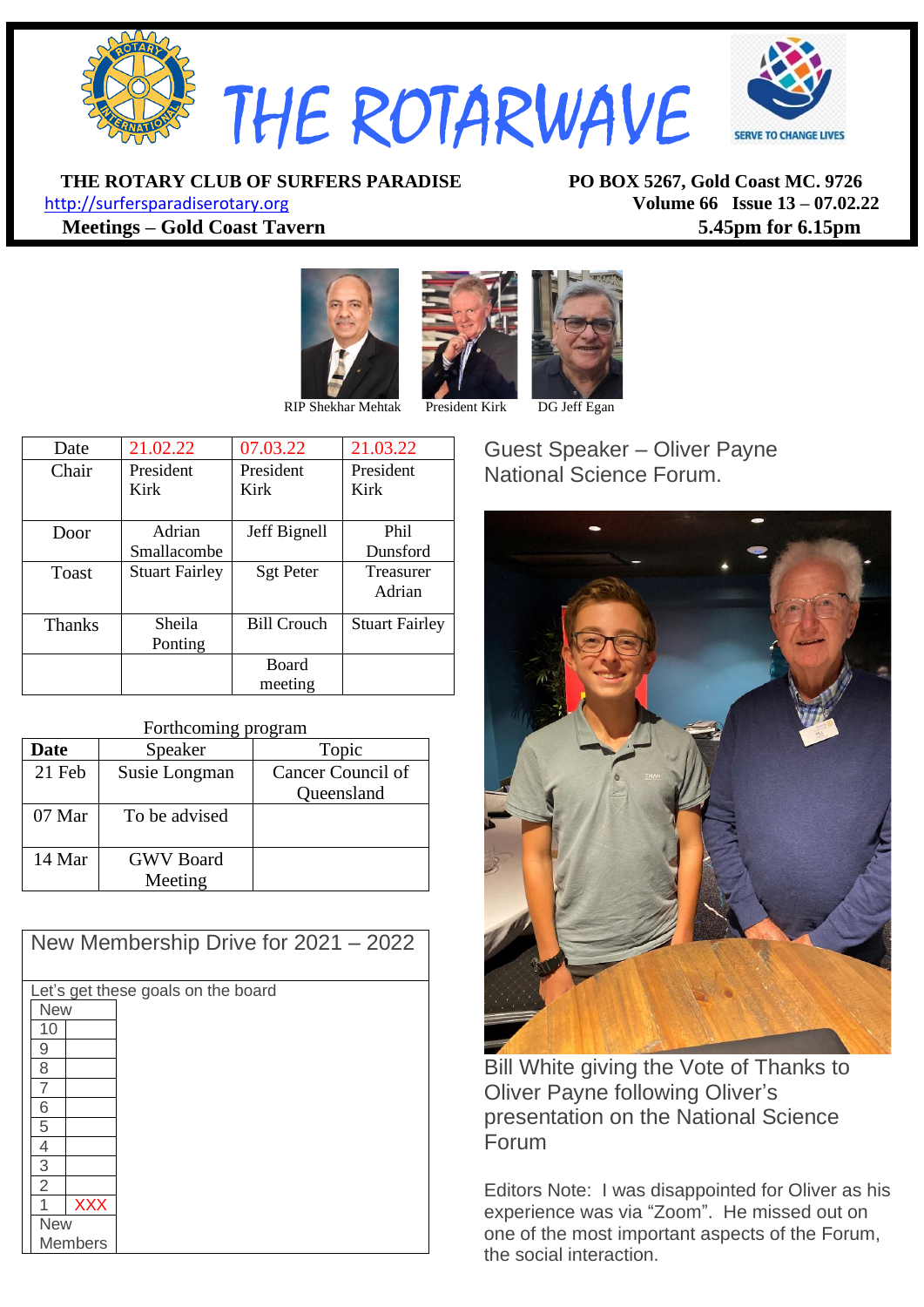However, Oliver had an absolutely wonderful time. He attends Emmanuel College, West Ballina.

No wonder he was successful at the interview. He is so enthusiastic about his life.

His interests at school are Physics, Mathematics and Science. He attributes much of his passion and dedication to a couple of primary teachers.

Oliver competed in the Jack Newton Junior Golf Tournament which led to a trip to the States. He surfs, runs and climbs.

Oliver received the AMPOL Allrounder Award as well as a High Distinction in the Australian Maths Competition.

In the Science Forum he formed multiple friendships with students with the same interest.

He was blown away by being able to speak with professors from around the world who lead in their field and who would discus with him his career paths.

When Oliver started referring to some of the science he was very interested in, I'm afraid he lost me when he began with the Large Hadron Collider and ventured into space science. I was left in no doubt that Oliver was the best student who could have been selected. He was so grateful for this wonderful opportunity.



Oliver and his very proud Mother, Danielle Payne

#### Announcements

#### **Alan Guignon – President Elect**

Alan is asking for volunteers to take on Board Positions of Youth and Foundation for 2022-2023.

#### **Donna Gillett-Shaw**

Always want more stamps. Please.

#### **Bert Shenko**

#### **END POLIO NOW!**

The Rotary Club of Burleigh Heads presents a prerelease screening of

# **The DUKE**

#### **Starring Jim Broadbent and Helen Mirren**

Event Cinema – Robina Town Centre Wednesday 23 February 6.30pm arrival for a 7pm screening

Tickets \$20 each

Please indicate if you would like to attend with other members – Monday night 21 February.

BOOK NOW <https://www.trybooking.com/BWTSB>

#### Foundation donation \$50 tubes – Thanks Donna. Don lined up for more.

#### **Alan Guignon**

Procedure for meetings Please place your food orders on arrival as the orders have to be in the kitchen by 6.30.

#### Golden wheel villas

The empty villa has been let. Eight people applied and the successful applicant was certainly disadvantaged. The grounds look fabulous at present.